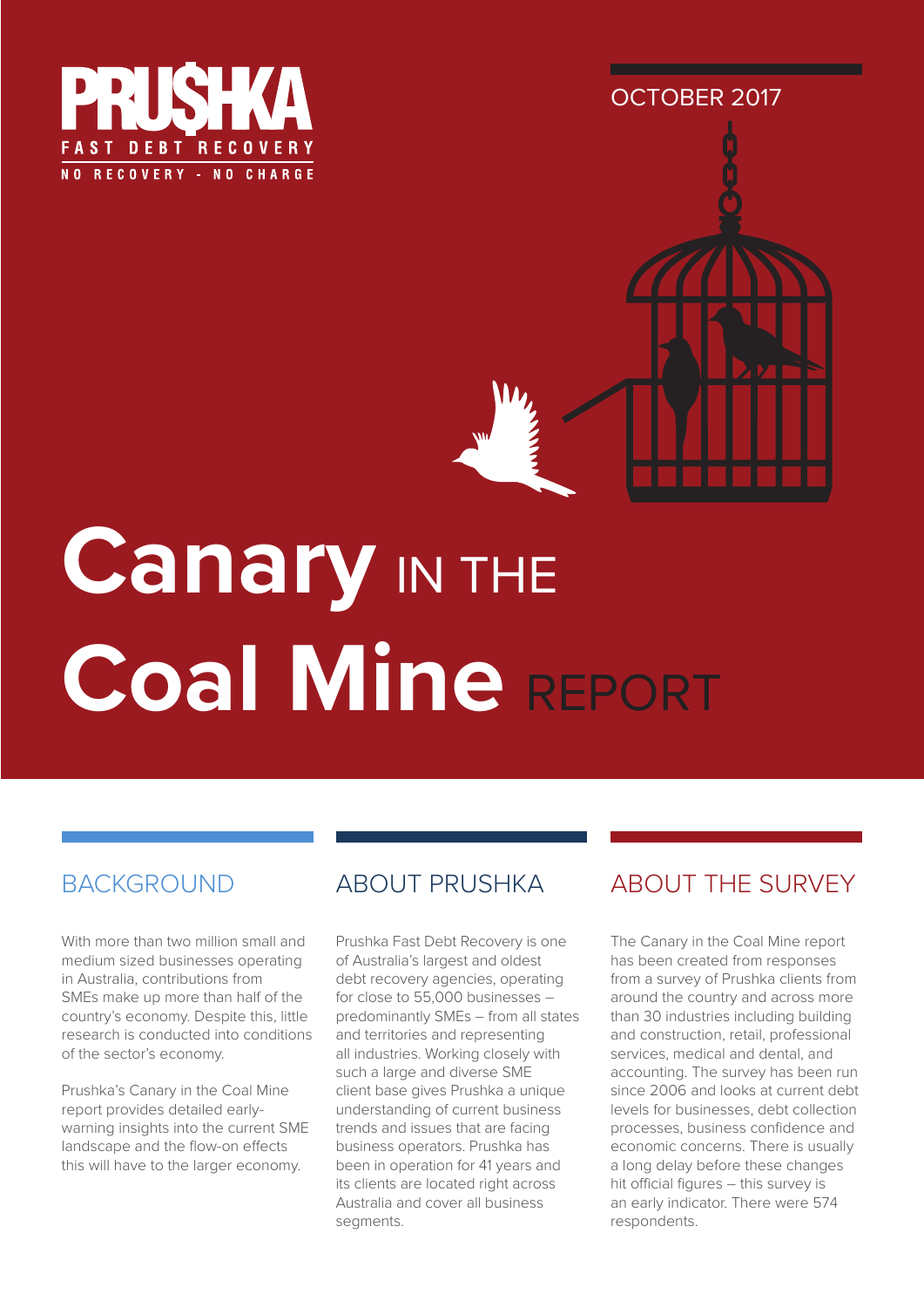# **Executive summary**

# THE FINDINGS IN A NUTSHELL

Prushka's latest 'Canary in the Coal Mine' survey findings indicate a positive outlook for Australian businesses, contrasting current perceptions of economic conditions.

Business confidence remains high and most operators indicate they are aiming for growth over the next 12 months.

Despite this confidence, debt recovery remains a persistent issue for businesses with debt levels continuing to creep higher largely driven by the accumulation of smaller debts that aren't being recovered. Operators indicate it is getting harder to recover debts, and are spending considerable time on debt recovery.

Contrasting the positive business conditions, households are experiencing increasing financial burden and finding it harder to repay their debts. Continuing cost-of-living pressures and other hardships are significantly impacting consumers.

Power price increases, combined with low wages growth, is impacting household budgets but we haven't experienced this as an issue at this stage. The likely impact will be on other bills from SMEs as householders will pay energy costs before paying their vet, dentist, etc.

"Continuing cost-of-living pressures and other hardships are significantly impacting consumers"



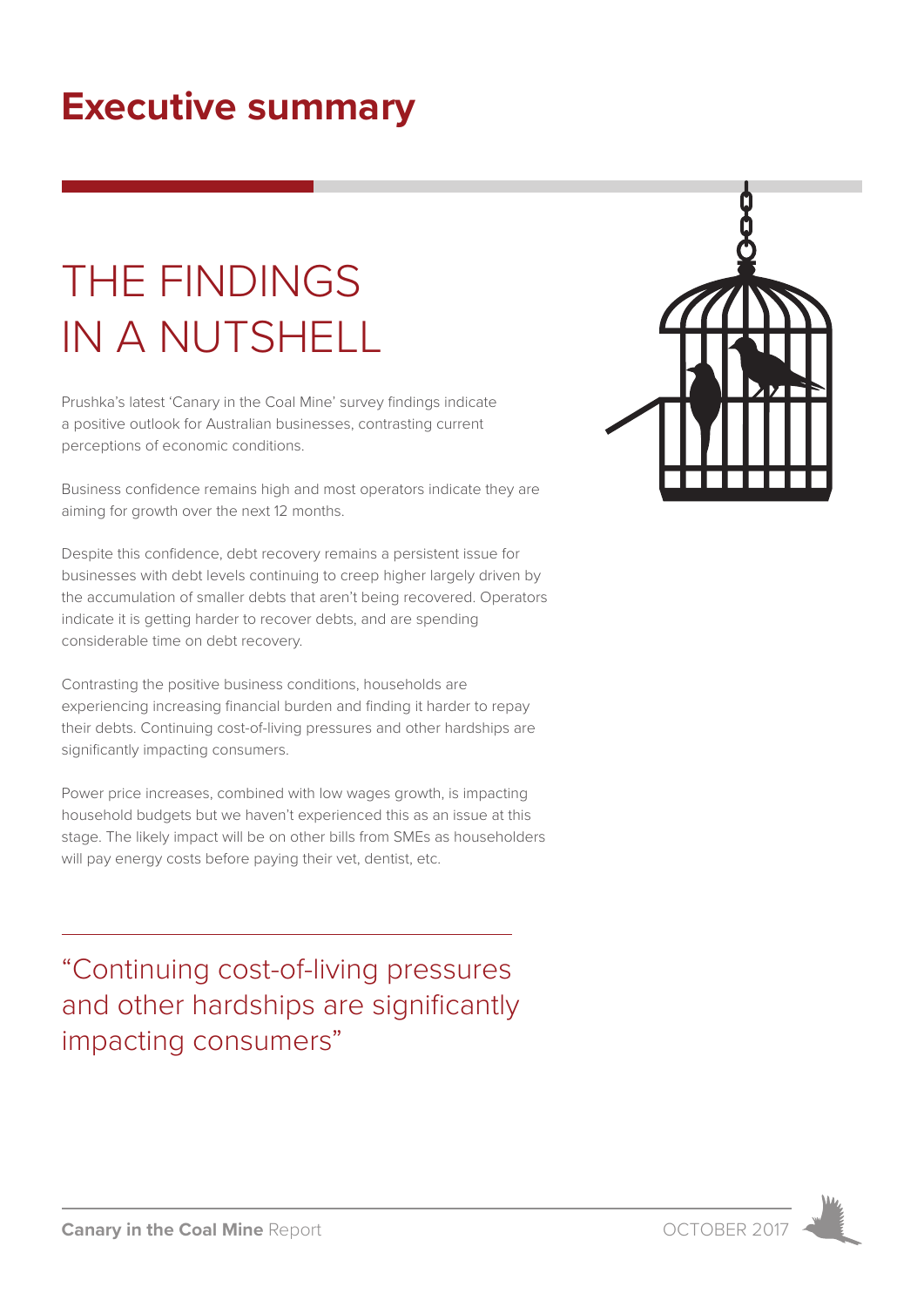# **Key findings**

**Are you planning to cut costs or aim for growth in the coming year?**

# SURPRISING LEVELS OF PREDICTED GROWTH AS BUSINESS CONFIDENCE REMAINS STRONG

Respondents remain focused on growth with more than 50 per cent of businesses indicating some sort of growth is expected in 2017/18. This remains steady from last survey's figures, a now stable prediction of growth over 12 months.

Business confidence also endures with two thirds of respondents (66 per cent) citing they are confident with their current business condition, up from 45 per cent 12 months ago. Business confidence is likely to influence the outlook for the coming year, with respondents most concerned about growing their customer base (43 per cent).

SMEs continue to show signs of business health with only 22 per cent needing to rely on banks if cash flow problems arise, a further 45 per cent have a cash buffer in place for tough times while 23 per cent use their own personal funds to cover any shortage when and if problems arise.

*"This level of confidence is surprising in the current economic climate. For growth to remain strong over 12 months is a great sign for the future. The fact that only 23 per cent turn to banks shows just how far banks have vacated the SME market, and how self-reliant SMEs have become"*

**Roger Mendelson, CEO of Prushka**



#### **How do you manage cash flow problems when and if they arise?**

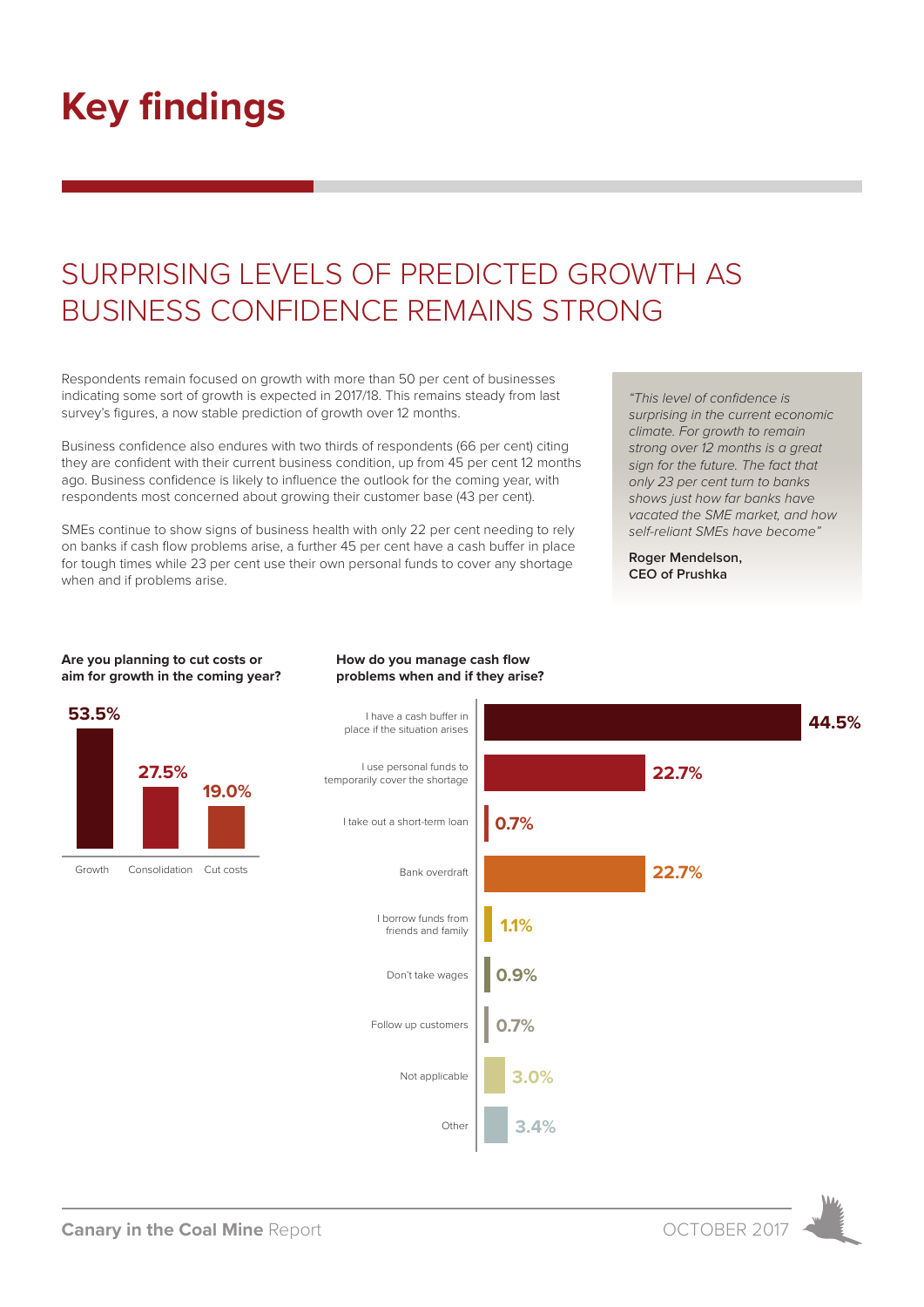# SMES CONTINUE TO IGNORE SMALL DEBTORS

Debts continue to remain an issue with a quarter of respondents citing an increase in outstanding debt in the last 12 months, while 54 per cent reported debt levels have stayed the same.

Half of respondents have over \$10,000 of outstanding debt in a normal month, a sign SMEs are struggling to get on top of their debts as more respondents have increased their debt level than decreased in the past 12 months.

The average value of debts is low with 69 per cent of respondents their debts are valued at less than \$2,000 - an increase from six months ago, indicating a failure of small businesses to recognise the significant impact of small debts on cash flow and business survival.

SMEs willingness to grant credit remained largely the same (58 per cent), while 35 per cent of SMEs said their willingness has decreased.

*"The high percentage of respondent with debts under \$2,000 is no shock. An increase in small debts should act as a warning to business owners that smaller debts eventually add up, and must be followed up, not forgotten."*

**Roger Mendelson, CEO of Prushka**



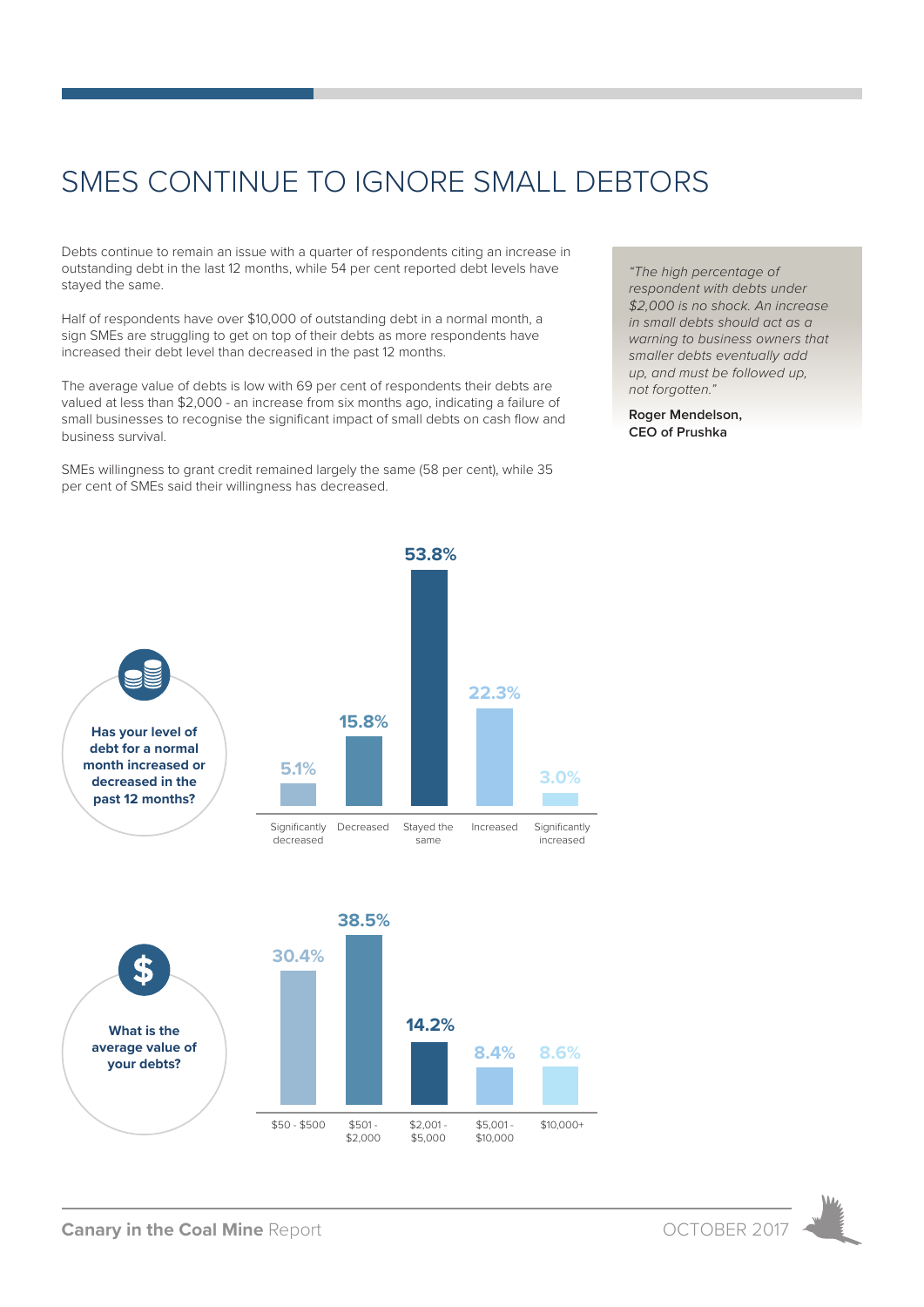# DEBT RECOVERY TAKING LONGER

Almost half (45 per cent) of business operators are spending more than five hours on average per month on debt collection, and are finding it more difficult with 39 per cent reporting debt collection has become harder over the past 12 months, while 55 per cent say it has remained the same.

Businesses are waiting months before referring debts to a collection agency, with 63 per cent of businesses waiting 90 days or more, or until a debt is disputed. This remains unchanged compared to six months ago.

When asked what the major reason their B2B customers provided for non-payment of their account, 41 per cent of business operators said they 'made excuses', while 29 per cent said debtors cited cash flow problems.



**Roger Mendelson, CEO of Prushka**



*to take action and over 120 days is far too long. The older a debt is the more likely it is to become a bad debt."*

*"Over 90 days is too long to wait* 

**Roger Mendelson, CEO of Prushka**



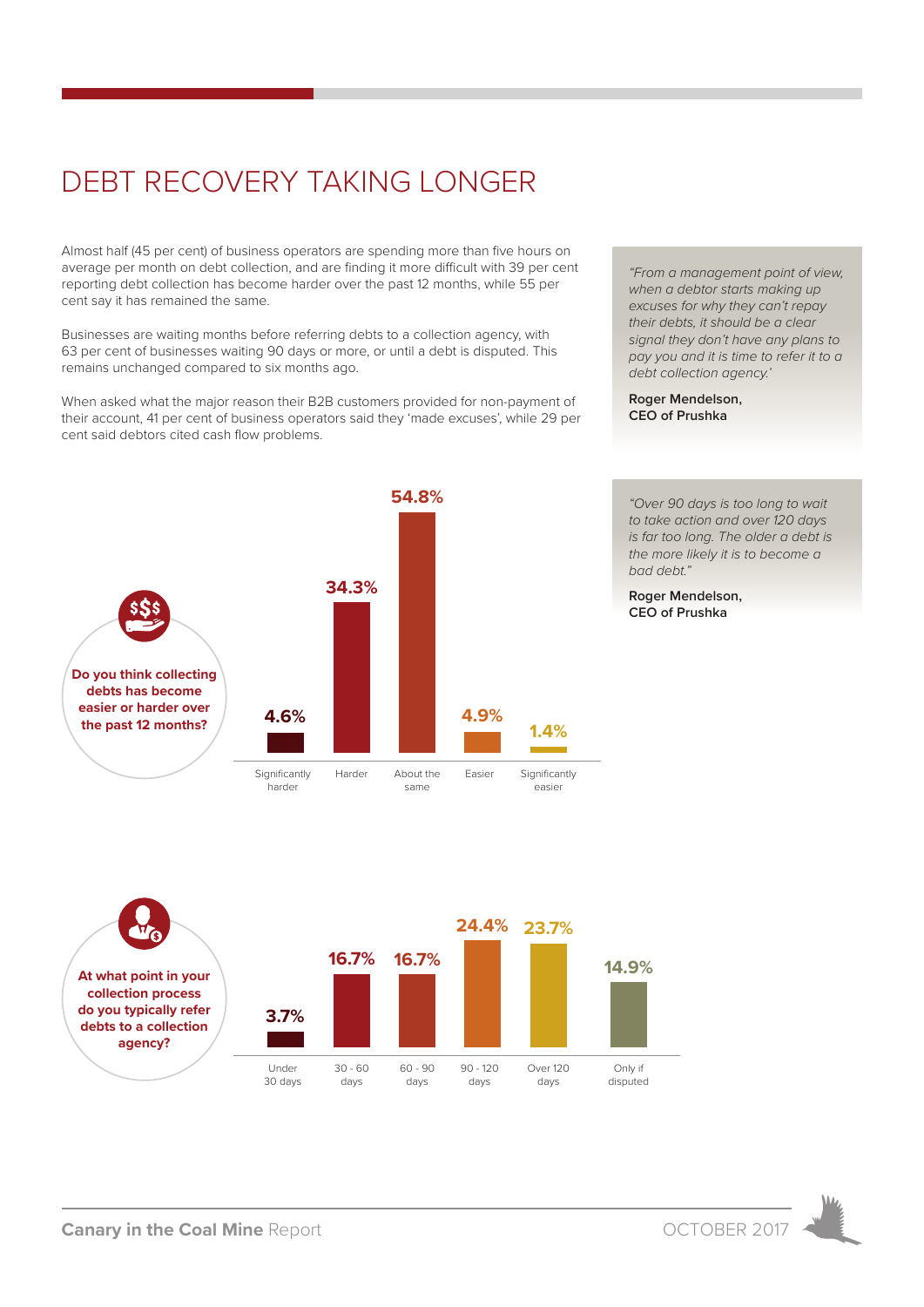# HOUSEHOLDS STRUGGLING IN THE "PERFECT DEBT STORM"

Forty-three per cent of business operators think debtors are finding it harder to repay debts than 12 months ago, while 55 per cent feel this has remained the same. Onethird cited 'general hardship' as the main reason debtors said they couldn't repay their debts, indicating despite business confidence, households are doing it tough and are struggling to cover everyday expenses. A further 18 per cent said increased household bills and living costs was impacting their ability to pay, and 16 per cent pointed to the state of the economy.